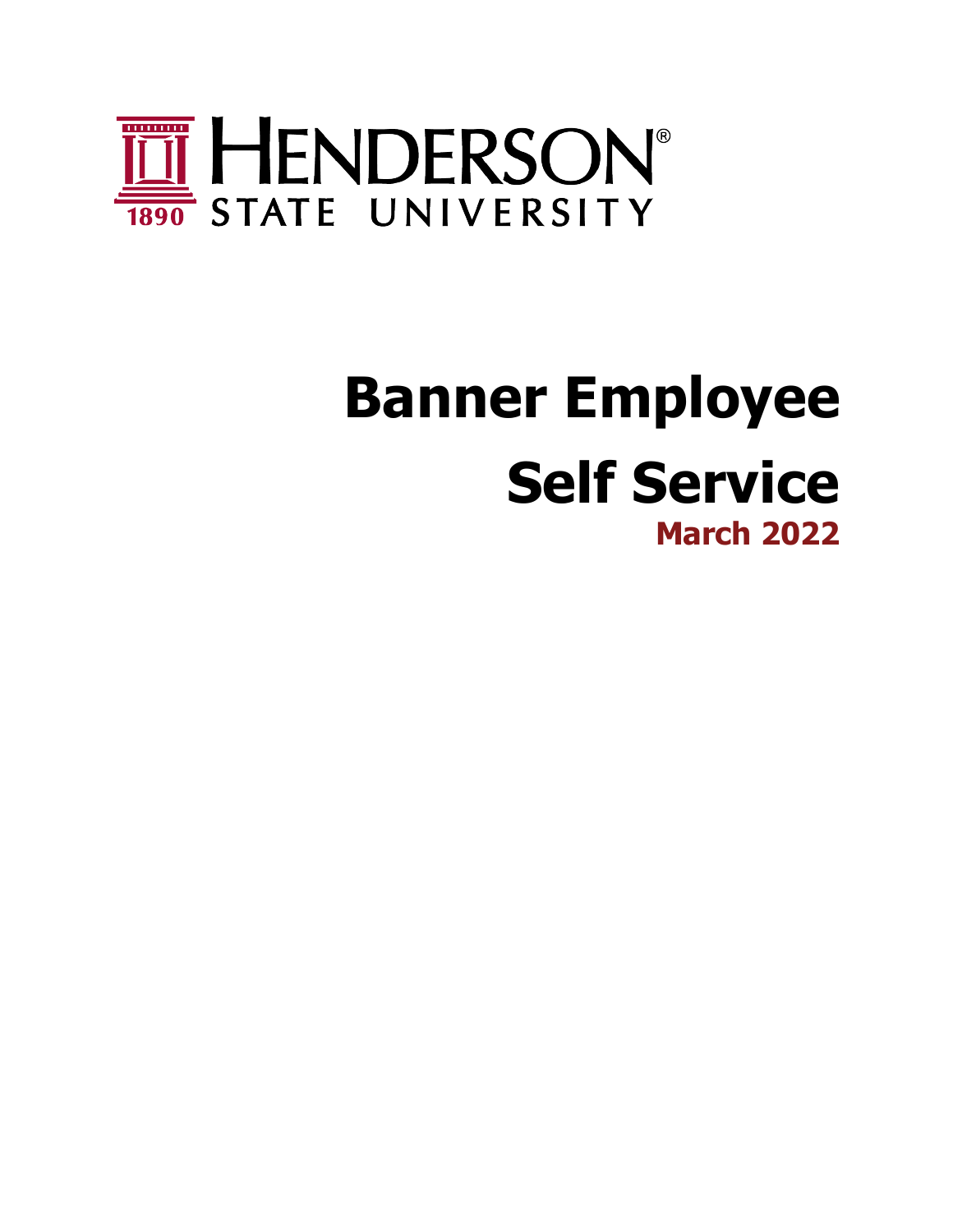# **Contents**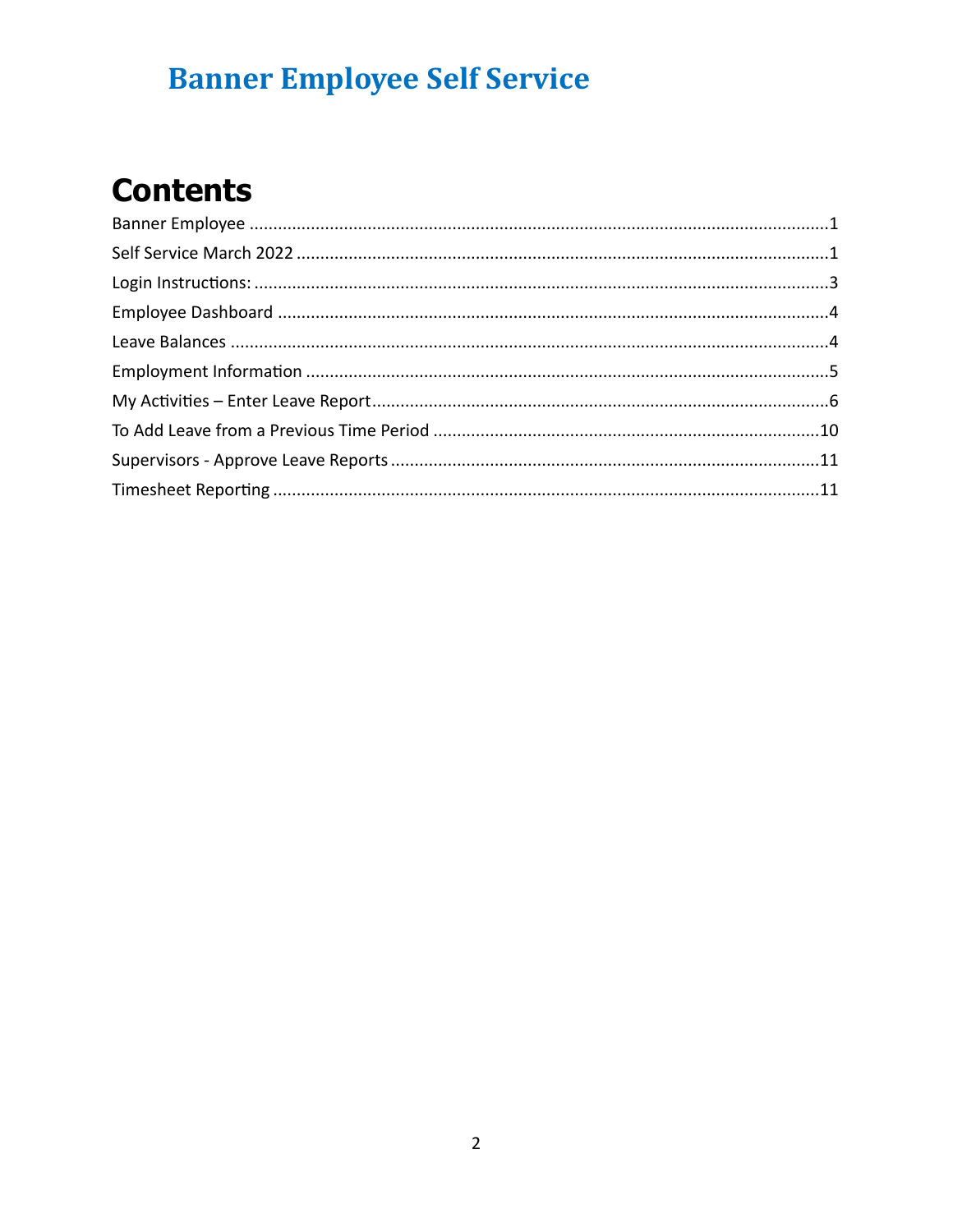### <span id="page-2-0"></span>**Login Instructions:**

To access Banner Self Service and the Employee Dashboard:

- 1. <https://myhenderson.hsu.edu/ics>
- 2. After logging into MyHenderson
- 3. Select "Resources (Employee)"
- 4. Select "Banner Employee Self Service. "

#### Q myHenderson Home Welcome Academics Campus-Life Financial-Aid CampusConnect Resources(Employee) Employee-Info Courses|Teach Census-Reports HLC Board-of-Trustees Financi Resources (Employee) Resources (Employee) Resources for Faculty and Staff Benefit Information Banner Self Service **Business-Finance Information** Banner Employee Self Service Services and Help Show All Announcements Staff Senate Campus Surveys Technology Resources Great Colleges to Work for Survey 2014 Employee Portlets **Emergency Alert Registratio** Modern Think Powerpoint Presentation 2014 **HSU Policies and Handbooks** Great College Survey 2014 Data Sets Emergency Plan Teachers College Adjunct G Teachers College Faculty Guide Course Search Options Finding what you need <u>Visual identity and Style Guide</u><br>Policy Development President of the university, that specifies appropriate actions and behavior, and<br>Nas university-wide applicability.<br><u>Staff Handbook</u> Status ... **Q** Copy Courses The myHenderson Employee Resource Tab includes pages for technology resources,<br>institutional information, business and finance information, employment and benefit Ouick Links information and links to services and help. Login to access this information. **State of Arkansas Policies and Forms** My Pages  $\ddot{\phantom{1}}$ Concurrent Employment Definition and<br>Concurrent Employment Request Form My Courses arency Data # IT Support Ticket Sub mpliance with Arkansas Code 6-61-125, Henderson State University has created a website to prese<br>hable database of unaudited expenditure data. This database is intended to provide transparency to<br>le of Arkansas and our cons Canvas Login Canvas FAQ & Information *<i>A* IT Services # Facilities Work Order Click here to see Transparency Data



- 1. New Banner Users: Follow Duo Instructions
- 2. Current Banner Users: Click "Send Me a Push" to authenticate your login.

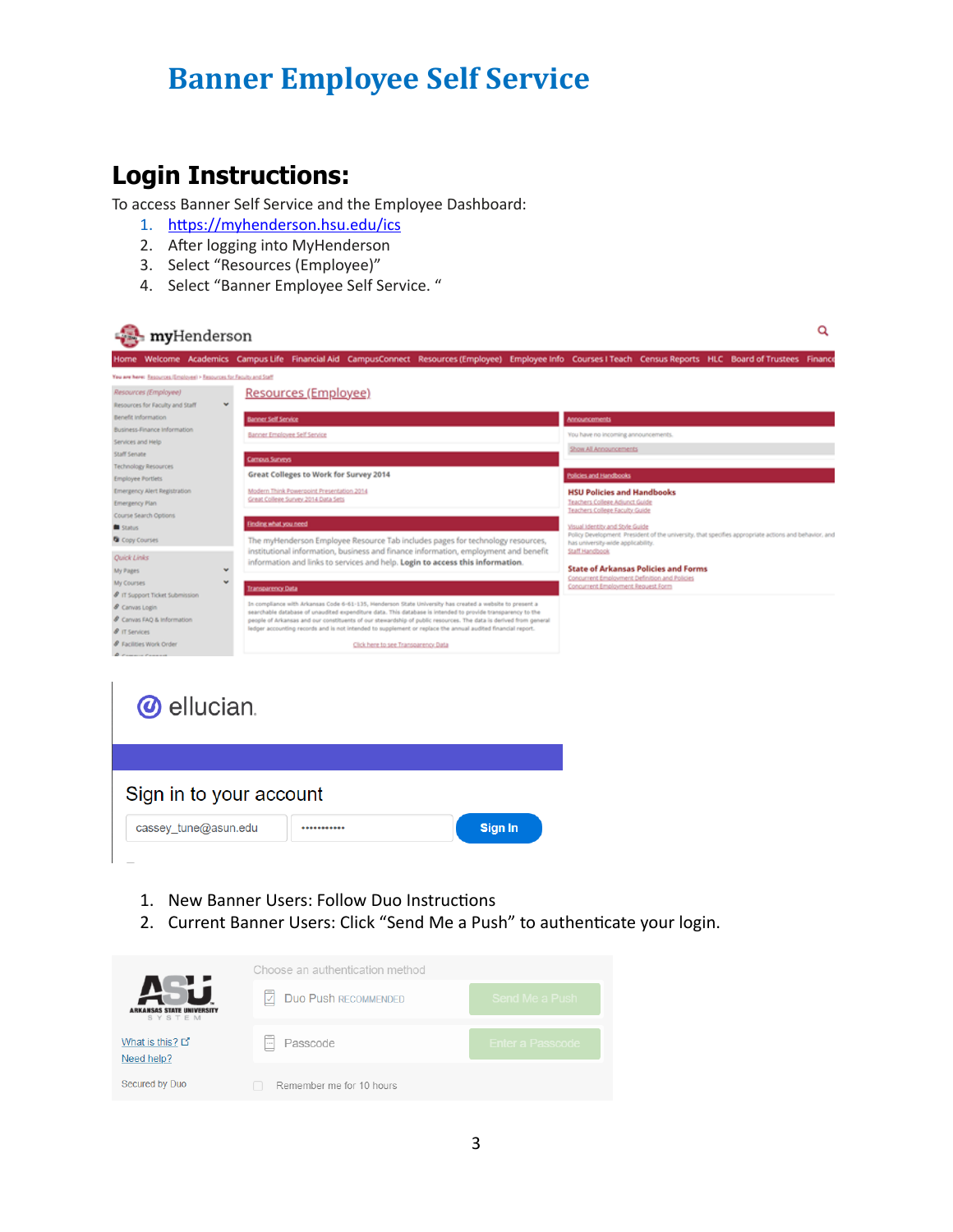### <span id="page-3-0"></span>**Employee Dashboard**

There are several options to view on the Dashboard.



**My Profile** – View & Edit personal information such as address, phone, email, emergency contact information.

### <span id="page-3-1"></span>**Leave Balances**

To access leave balance information, click on Employee Menu in the lower right corner under **My Activities**.

| j.<br><b>My Activities</b>               |
|------------------------------------------|
| <b>Enter Leave Report</b>                |
| Approve Time                             |
| Approve Leave Report                     |
| <b>Approve Leave Request</b>             |
| Electronic Personnel Action Forms (EPAF) |
| <b>Effort Certification</b>              |
| Labor Redistribution                     |
| <b>Campus Directory</b>                  |
| <b>Employee Menu</b>                     |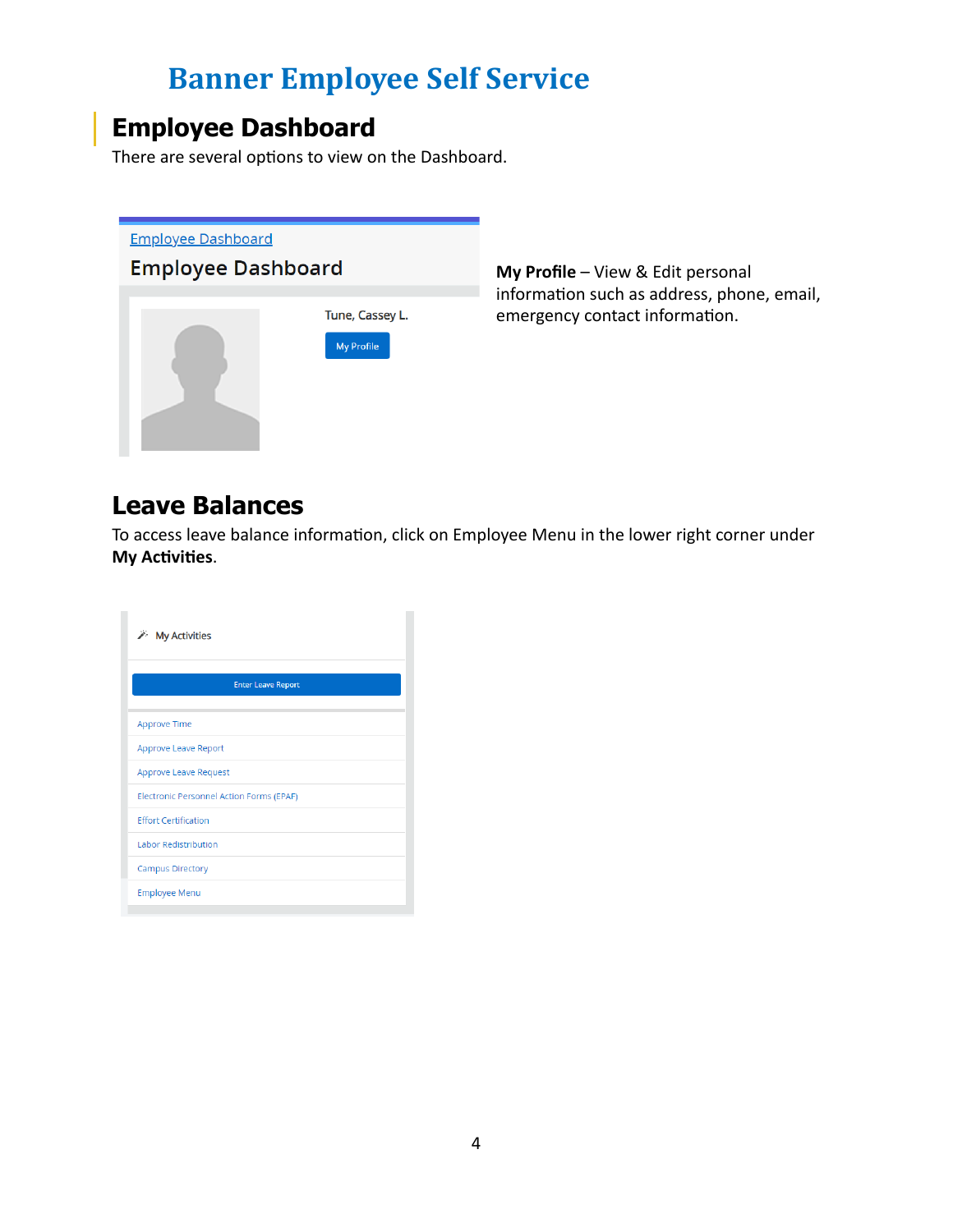### <span id="page-4-0"></span>**Employment Information**

| <b>Employee Dashboard</b>                                     |                                                                                                                                                                    |                                                                        |                                                                     |
|---------------------------------------------------------------|--------------------------------------------------------------------------------------------------------------------------------------------------------------------|------------------------------------------------------------------------|---------------------------------------------------------------------|
| Pay Information                                               |                                                                                                                                                                    |                                                                        | $\checkmark$                                                        |
| You have not yet been paid.                                   | <b>Direct Deposit Information</b>                                                                                                                                  |                                                                        |                                                                     |
| <b>Benefits</b>                                               |                                                                                                                                                                    |                                                                        | $\checkmark$                                                        |
| <b>Current Summary</b>                                        | <b>Current Enrollment</b>                                                                                                                                          | <b>Beneficiaries and Dependents</b>                                    | <b>Life Event Change</b>                                            |
| Taxes                                                         |                                                                                                                                                                    |                                                                        | $\checkmark$                                                        |
| No tax information exists.                                    | W-4 Employee's Withholding Allowance Certificate<br><b>Electronic Regulatory Consent</b><br>1095-C Employer Provided Health Insurance Offer and Coverage Statement |                                                                        | W-2 Wage and Tax Statement<br>W-2c Corrected Wage and Tax Statement |
| <b>Job Summary</b>                                            |                                                                                                                                                                    |                                                                        | $\checkmark$                                                        |
| Non Employee N00096-00, Human Resources                       |                                                                                                                                                                    |                                                                        | Job Information                                                     |
| <b>Employee Summary</b>                                       |                                                                                                                                                                    |                                                                        | ❤                                                                   |
| <b>Status: Active</b><br>Full Time Part Time Indicator: Other |                                                                                                                                                                    | <b>Current Hire Date: 01/01/2022</b><br>Original Hire Date: 01/01/2022 | <b>Hiring Location:</b><br><b>Hiring College:</b>                   |

**Pay Information** – view latest pay stub.

**Earnings** – view Year to Date amount.

Taxes - view Tax filing status; consent to receive 2022 W-2 electronically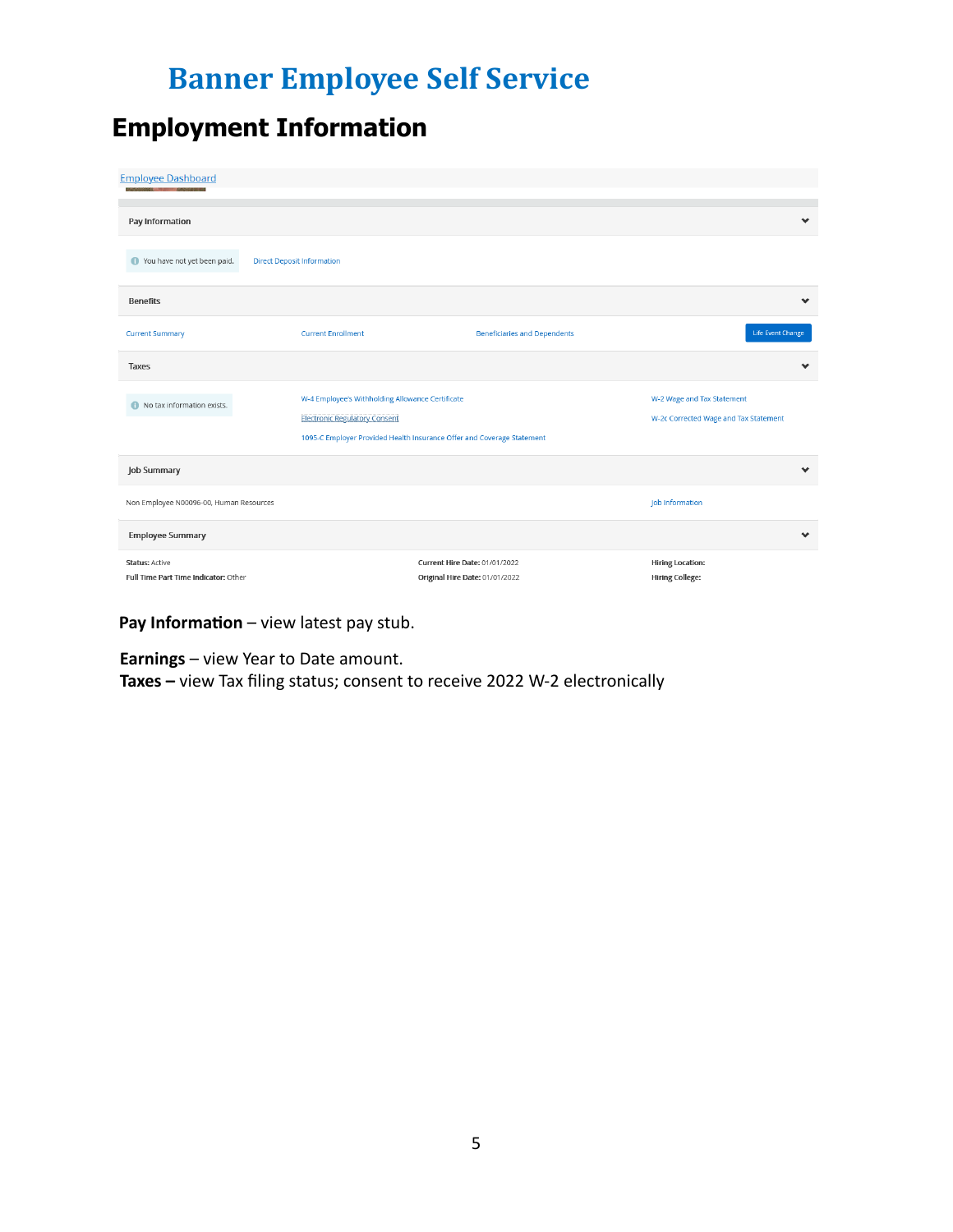### <span id="page-5-0"></span>**My Activities – Enter Leave Report**

Use this option to submit hours taken for vacation, sick, child education release time, etc.

#### My Activities

| <b>My Activities</b>                               | Under My Activities, click "Enter Leave<br>Report" |
|----------------------------------------------------|----------------------------------------------------|
| <b>Enter Leave Report</b>                          |                                                    |
| 1. Click Start Leave Report<br><b>Leave Report</b> |                                                    |
| <b>Leave Report</b><br>Approvals                   |                                                    |

|                         |                                                                                         |              |             |                           | <b>Leave Report Period</b> |                               | $\checkmark$ |
|-------------------------|-----------------------------------------------------------------------------------------|--------------|-------------|---------------------------|----------------------------|-------------------------------|--------------|
| <b>Leave Period</b>     | Hours/Days/Units                                                                        | Submitted On | Status      |                           |                            |                               |              |
|                         | Director Of Process Innovation, NC0014-00, N, W00003, VC for Finance and Administration |              |             |                           |                            | <sup>(</sup> C) Prior Periods |              |
| 01/01/2022 - 01/15/2022 |                                                                                         |              | Not Started | <b>Start Leave Report</b> |                            |                               |              |
|                         |                                                                                         |              |             |                           |                            |                               |              |

#### This system generated message appears:

Leave Report successfully created.

#### 2. Select the appropriate **date**

| 01/01/2022 - 01/15/2022 $(i)$ |               |                |           |                 | In Progress Su |
|-------------------------------|---------------|----------------|-----------|-----------------|----------------|
| SUNDAY                        | <b>MONDAY</b> | <b>TUESDAY</b> | WEDNESDAY | <b>THURSDAY</b> | <b>FRIDAY</b>  |
|                               |               |                |           |                 |                |

#### 3. Select the appropriate **Earn code**

**Earn Code** 

| <b>Select Earn Code</b>      |  |
|------------------------------|--|
| <b>Sick Pay</b>              |  |
| <b>Vacation Pay</b>          |  |
| <b>Child Education Leave</b> |  |
| <b>Jury Duty</b>             |  |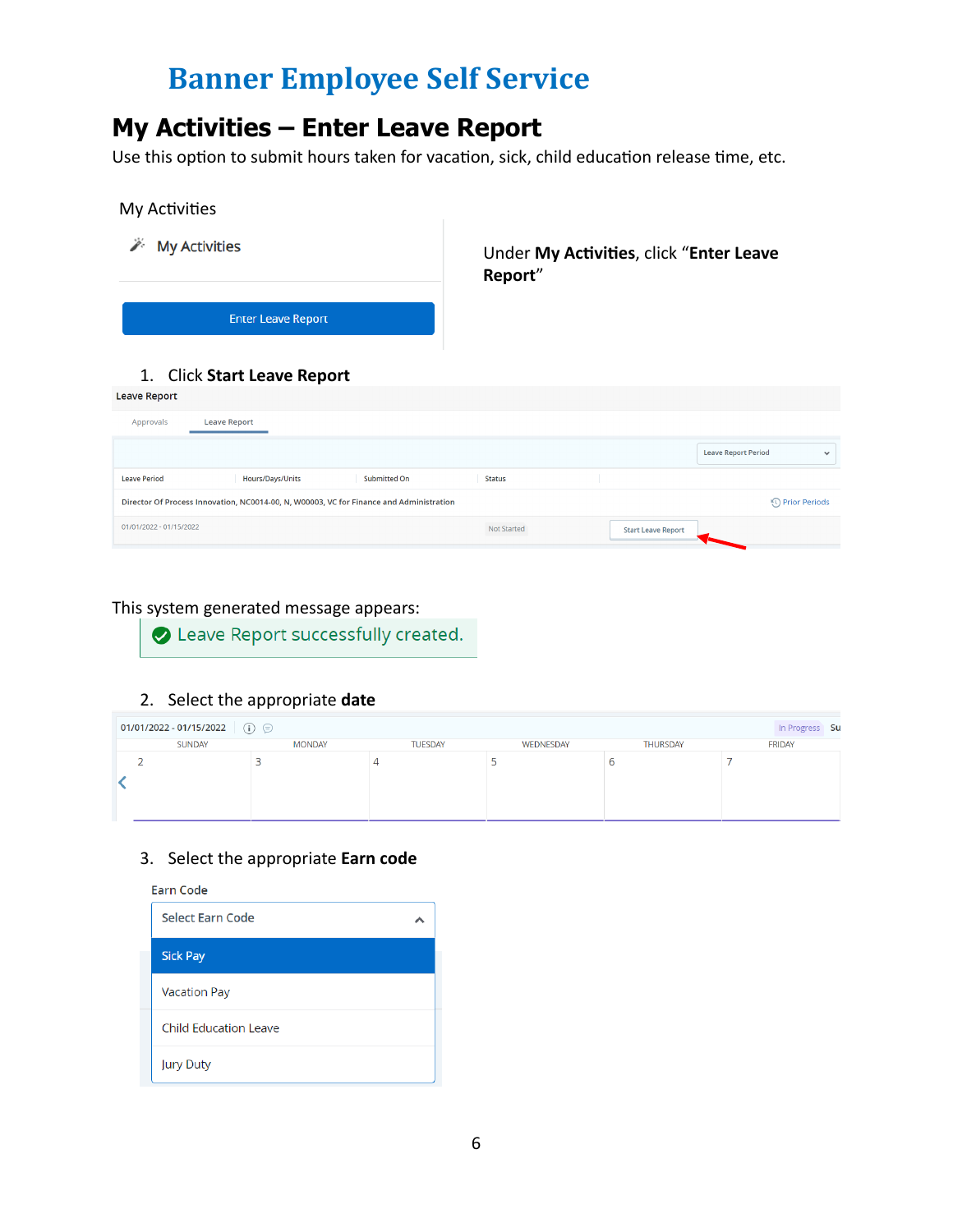4. Enter the number of **Hours** and click **Save**.

| Earn Code |              | <b>Hours</b> |  |
|-----------|--------------|--------------|--|
| Sick Pay  | $\checkmark$ |              |  |

#### This system generated message appears:

● Leave Report data successfully saved.

#### **To View Approver** – Click the "Circle with an i"

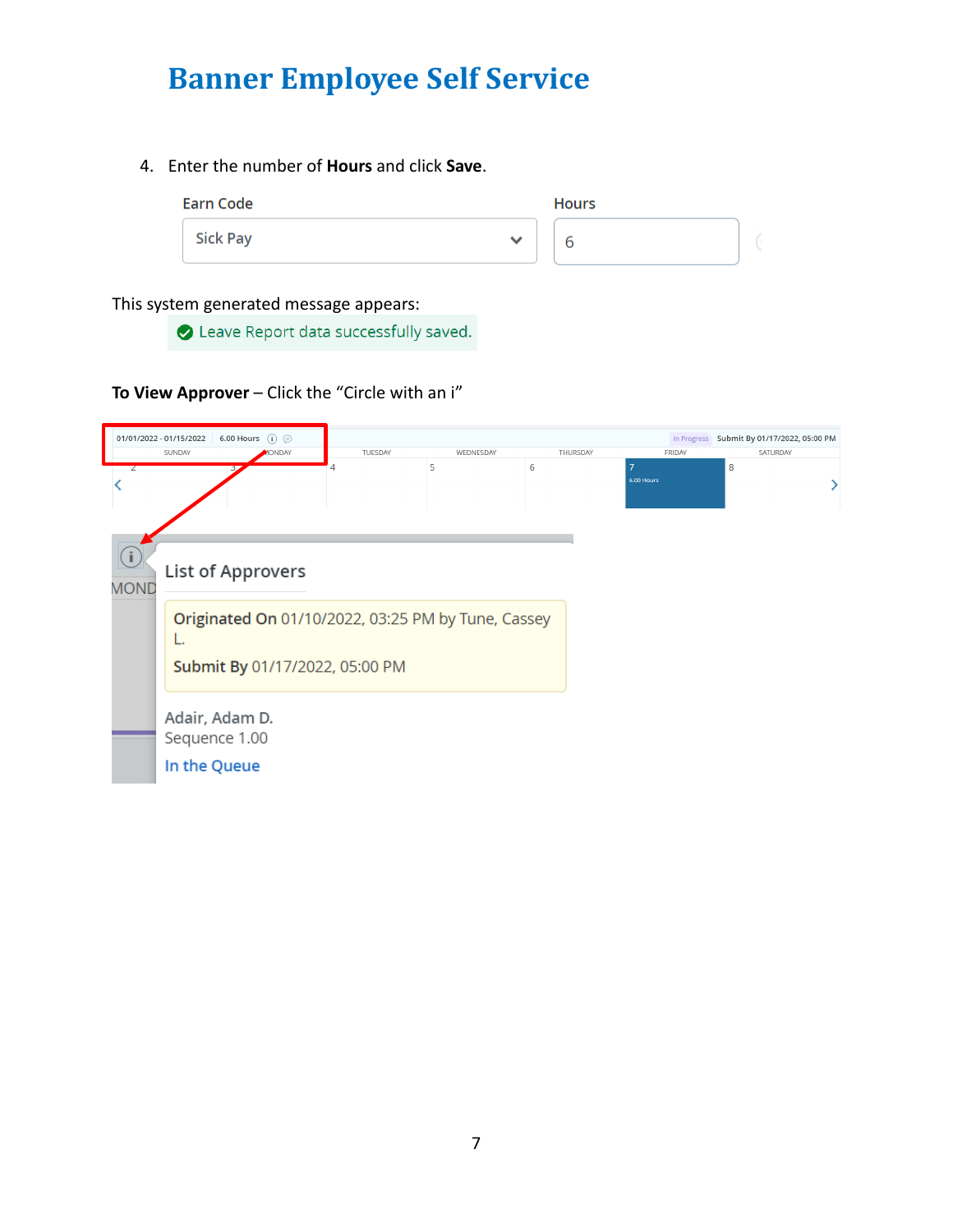| <b>DAY</b> | <b>TUESDAY</b> | <b>WEDNESDAY</b> | <b>THURSDAY</b> |                          |
|------------|----------------|------------------|-----------------|--------------------------|
|            | $\overline{A}$ | ┍                | $\epsilon$      | $\overline{\phantom{a}}$ |
|            |                |                  |                 |                          |
|            |                |                  |                 |                          |
|            |                |                  |                 |                          |
| Comments   |                |                  |                 |                          |
|            |                |                  |                 |                          |
|            |                |                  |                 |                          |
|            |                |                  |                 |                          |

#### **Add Additional Hours**

- 1. Select the Date(s), Earn Code, and enter hours.
- 2. Click Save

| Edit Dates and Hours - Click the Pencil icon<br><b>Example 2</b> Add Earn Code |                   |
|--------------------------------------------------------------------------------|-------------------|
|                                                                                | 戶<br>$\Theta$     |
| Copy Dates and Hours - Click the Copy button                                   | Total: 6.00 Hours |
|                                                                                |                   |
|                                                                                |                   |
|                                                                                | (+) Add Earn Code |

#### **Delete Hours Saved**

To the right of the hours entered, click on the "Circle with the Hyphen" to delete hours saved.

 $\Theta$ 

| $\hspace{0.1mm}-\hspace{0.1mm}$ |              |              |          |  |
|---------------------------------|--------------|--------------|----------|--|
| <b>Earn Code</b>                |              | <b>Hours</b> |          |  |
| <b>Sick Pay</b>                 | $\checkmark$ | b            | $\Theta$ |  |

Click save.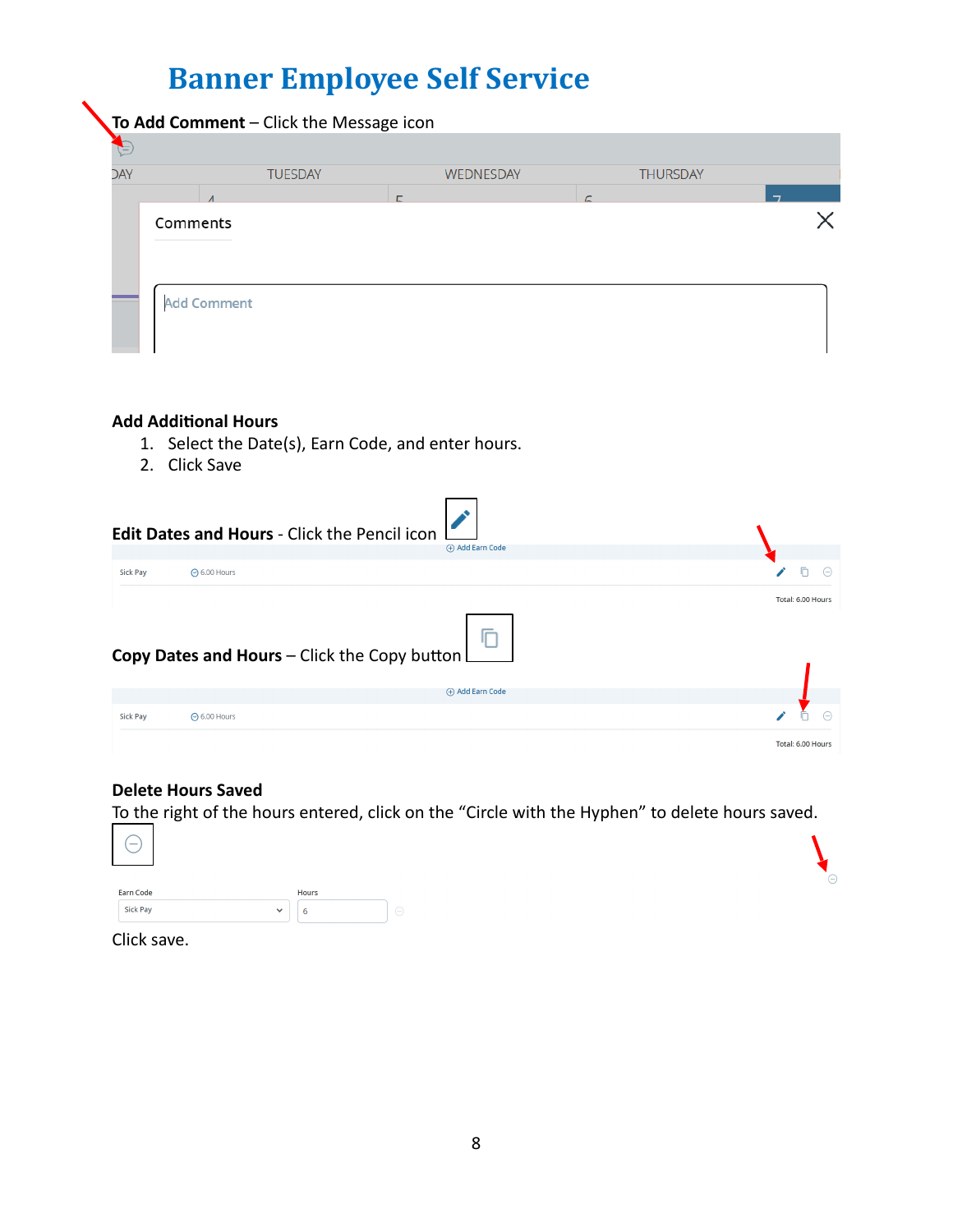#### **Submit Leave Report**

#### Preview

#### $\times$

Director Of Process Innovation, NC0014-00, N, W00003, VC for Financ e and Administration

Pay Period: 01/01/2022 - 01/15/2022 6.00 Hours

Submit By: 01/17/2022, 05:00 PM

| Earning Distribution |                    |
|----------------------|--------------------|
| Earn Code            | Total              |
| Sick Pay             | 6.00               |
| <b>Total Hours</b>   | 6.00               |
| <b>Total Units</b>   | 0.00               |
| Weekly Summary       |                    |
| Week                 | <b>Total Hours</b> |
| Cancel               | <b>Submit</b>      |

- 1. Click **Preview**
- 2. Review the information
- 3. Enter Comments (optional)
- 4. Click **Submit**.
- 5. This system generated message appears:

The Leave Report has been successfully submitted.

6. **Notify your approver**. ASU is still working on auto email notifications.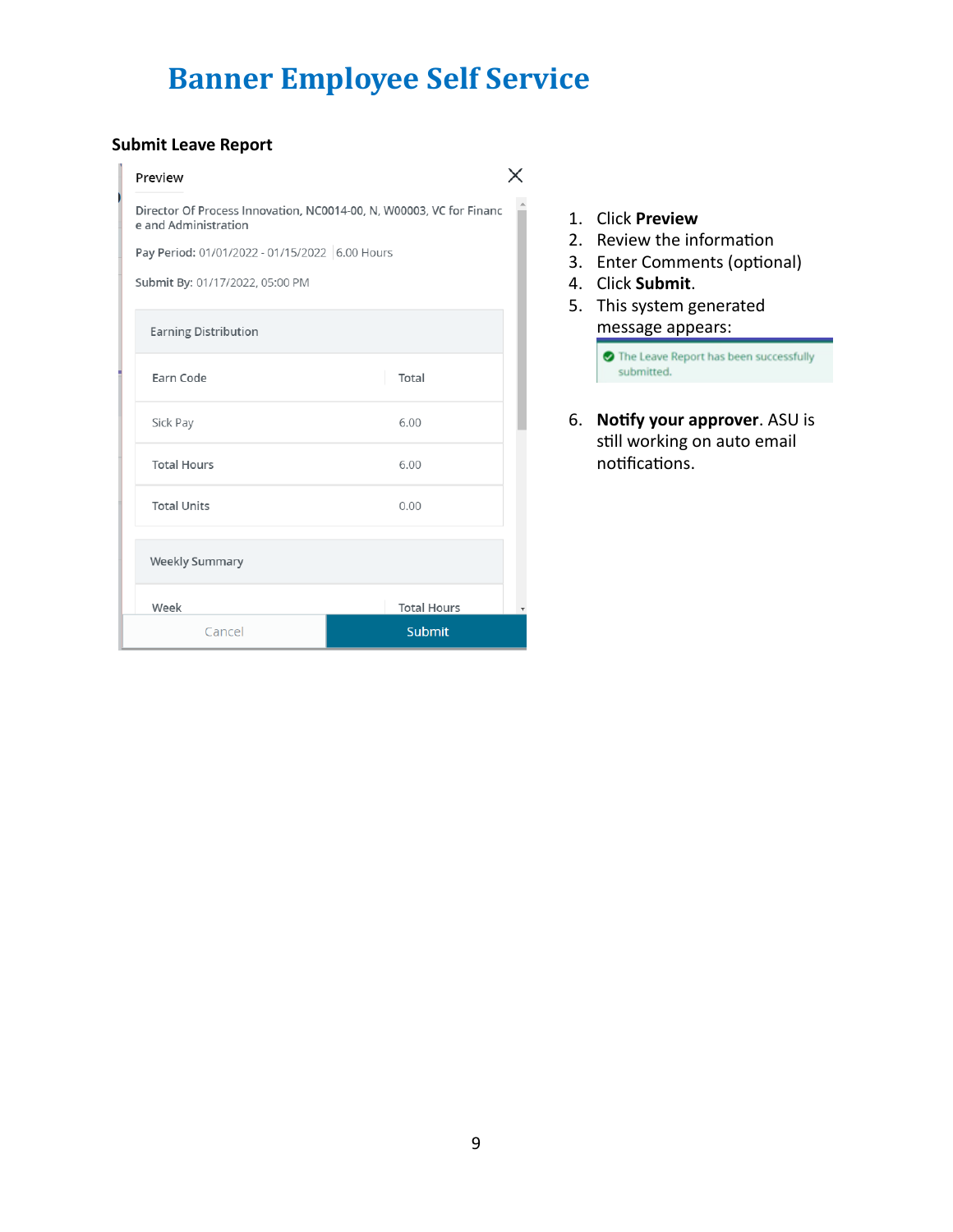### <span id="page-9-0"></span>**To Add Leave from a Previous Time Period**

Banner will only allow you to enter leave in a current time period. To enter leave for previous time periods, please choose any Saturday or Sunday in the reporting period.

| SATURDAY<br>19<br><b>Earn Code</b>      |                                  |
|-----------------------------------------|----------------------------------|
|                                         |                                  |
| <b>Sick Pay</b><br>$\checkmark$         | <b>Hours</b><br>12.0<br><b>C</b> |
| <b>Earn Code</b><br><b>Vacation Pay</b> | <b>Hours</b>                     |

Enter total hours from previous time periods that have not been entered. Click save.

Open the Comment icon and enter details of leave you have entered on your Saturday date.

| 03/16/2022 - 03/31/2022 |  |
|-------------------------|--|
| CLINICAN A              |  |

|              | Comments                                                                                                                                                                               |      |
|--------------|----------------------------------------------------------------------------------------------------------------------------------------------------------------------------------------|------|
| $\checkmark$ | Sick leave from February 11, 2022 - 8 hours<br>Sick leave from March 4, 2022 - 4 hours<br>Vacation Pay from January 12, 2022 - 8 hours<br>Vacation Pay from January 15, 2022 - 3 hours |      |
|              | 1827 characters remaining                                                                                                                                                              |      |
|              | Cancel                                                                                                                                                                                 | Save |

Follow previous instructions to submit to your supervisor.